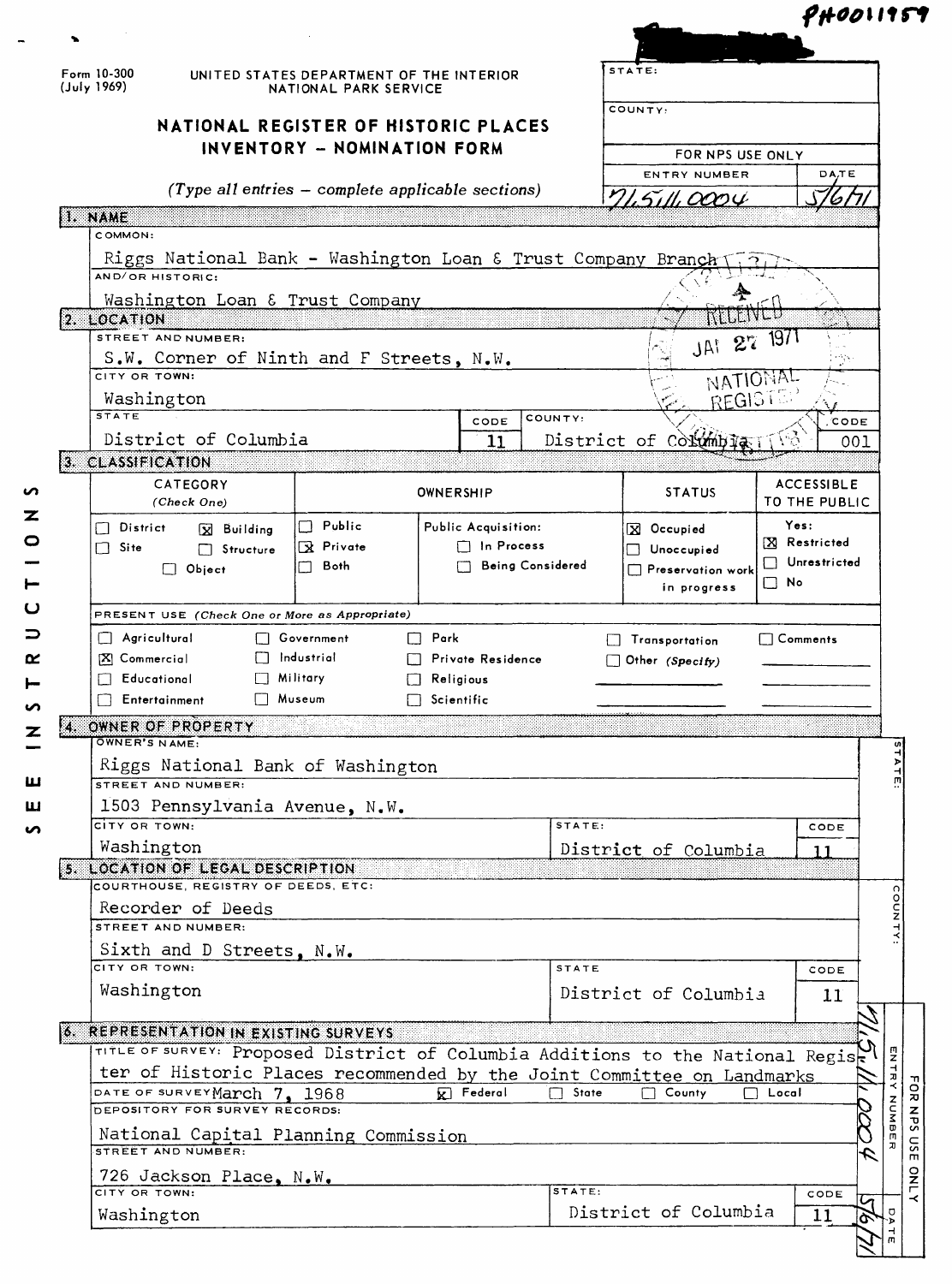| DESCRIPTION      |             |             |           | (Check One)  |       |                   |
|------------------|-------------|-------------|-----------|--------------|-------|-------------------|
| <b>CONDITION</b> | X Excellent | Good        | Fair<br>П | Deteriorated | Ruins | Unexposed         |
|                  |             | (Check One) |           |              |       | (Check One)       |
|                  | Altered     |             | Unaltered |              | Moved | [X] Original Site |

DESCRIBE THE PRESENT AND ORIGINAL *(if known)* PHYSICAL **APPEARANCE**

The Riggs National Bank, Washington Loan £ Trust Company Branch, is located at the SW corner of 9th and F Sts., NW. with the main entrance facing F St. The 9-story (110' high) building which fills the  $14,171$  square foot lot, measures 116' (9th St.) by 122'2" (F St.). The original L-shaped 1891 building was 9 bays on 9th St. and 4 bays on  $F_{\nu}$  In 1926, a 6-bay wing added to the F St. facade created the U-shaped plan which exists today. The structural system consists of steel girder framing and tile arches, with loadbearing exterior walls of red brick, faced with alternating wide and narrow courses of rough hewn gray granite ashlar on the two principal facades. Only a slight variation in the color of" the stone gives evidence of the different construction dates.

The 9-stories of the building are organized in four separate courses of varied widths. Above a low granite foundation with a smooth upper course, th lower two floors, treated as a basement, are combined in a single unit which is crowned by a plain frieze and a cornice with dentil course, echinus and fascia. The frieze originally carried the words Washington Loan £ Trust Com pany in raised letters on both facades. An arcaded effect is created by the combination of the next four stories into one unit which is topped by another cornice consisting of a checkered billet molding and a fascia. The 7th and Bth stories form another distinct unit in design, with cornice of brackets supporting a cyma recta. The fourth course, the 9th story-, is crowned by a full entablature composed of a plain architrave on a billet, a bracketed frieze and a cavetto and cyma recta cornice. The heavy corner piers framethe  $\blacksquare$ whole design and emphasize the structure's solidity. The roof is flat.

Much of the architectural distinction of the structure is derived from its fenestration. The first story has large, triply-divided, partiallygrilled windows enclosed in round-headed arches with rock-faced voussoirs, archivolt molding and pier imposts carved with acanthus leaf motifs of Byzan tine derivation. The south bay of the 9th St. facade is a plain wall with two tiers of rectangular mullioned windows. The main entrance on the F st. facade, located in the fifth bay from the east, has a wider, higher arch than the windows of the first story. The arch is composed of two inner orders  $\sup$ ported on colonnettes and an outer order with rock-faced voussoirs and archi volt molding. There is a glazed lunette with a radiating bronze grille desigh above the inner and outer doors. This door, in the 1926 addition, is one bay west of the original entrance on F St. The heavy granite arches of the first floor windows are offset by the simple rectangular bays of the second story, which are divided by a rock-faced transom bar and a smooth mullion.

Stories 3 through 6 are combined in a series of arcaded bays, with colon nettes at the corner of each pier. Third through 6th story windows are rectahgular in shape and divided by smooth granite central mullions. The windows o the 6th story, set within granite arches, are round-headed and double-hung. These more complexly designed four stories are balanced by the following two stories of plain rectangular windows, adorned only by colonnetted two-story piers. At the top floor, the arcaded effect is repeated with twice as many arched openings as appear below (18 on 9th St.; 20 on F St.). The voussoirs are rock-faced, and each pier is composed of a pair of colonnettes crowned with Byzantine style capitals.

The main banking room, which dates mainly from 1912, occupies the entire (Continued on Form 10-300 a)

 $\overline{a}$ 

 $\lambda$  l

 $\Gamma$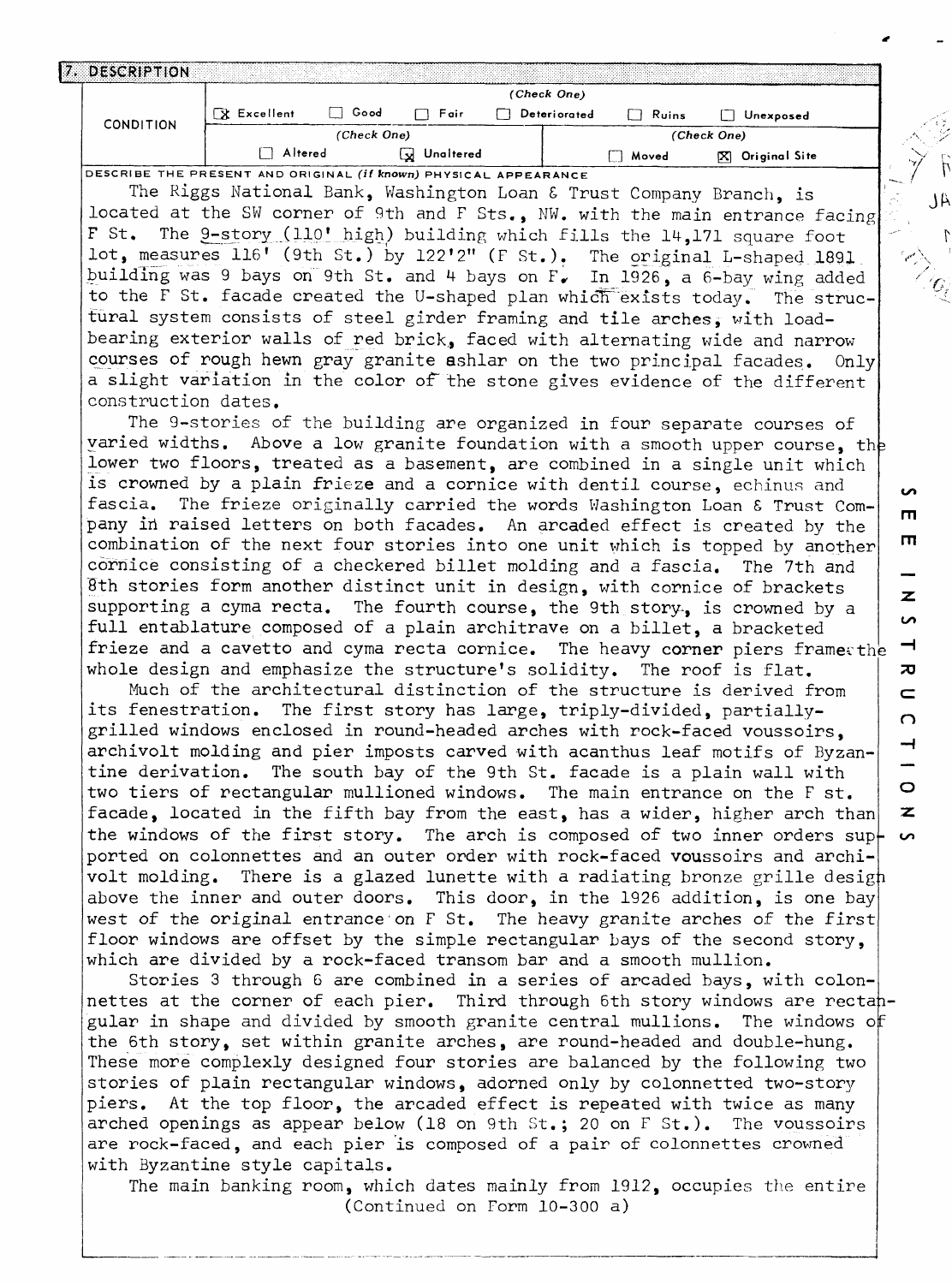|                        | PERIOD (Check One or More as Appropriate)                |                         |                 |
|------------------------|----------------------------------------------------------|-------------------------|-----------------|
|                        | Pre-Columbian!<br>16th Century                           | 18th Century            | 20th Century    |
| 15th Century           | 17th Century<br>$\mathbf{1}$                             | 19th Century<br>⊻       |                 |
|                        | SPECIFIC DATE(S) (If Applicable and Known)               | 1891: addition. 1926–27 |                 |
|                        | AREAS OF SIGNIFICANCE (Check One or More as Appropriate) |                         |                 |
| Abor iginal            | E ducati on                                              | Political               | Urban Planning  |
| Prehistoric<br>П       | Engineering                                              | Religion/Phi-           | Other (Specify) |
| <b>Historic</b><br>- 1 | Industry                                                 | losophy                 |                 |
| -X Agriculture         | Invention                                                | Science                 |                 |
| Architecture           | Landscape                                                | Sculpture               |                 |
| Art<br>П               | Architecture                                             | Social/Human-           |                 |
| ΙX<br>Commerce         | Literature                                               | itarian                 |                 |
| Communications         | Military                                                 | Theater                 |                 |
| □ Conservation         | Music<br>┑                                               | Transportation          |                 |

**STATEMENT OF SIGNIFICANCE** 

The Joint Committee on Landmarks has designated the Riggs National Bank, Washington Loan £ Trust Company Branch, a Category II Landmark of importance which contributes significantly to the cultural heritage and visual beauty of the District of Columbia. The building was erected in 1891 by the Washington Loan & Trust Company, the first trust company established in the District of Columbia. Designed by architect James Hill in the Richardsonian style, this late 19th-century commercial building is an outstanding architectural landmark which occupies a prominent corner of the downtown retail core. It is one of a few monumental Romanesque Revival buildings still standing in the city.

The Washington Loan & Trust Company, the oldest and for years the largest trust company in the city, was organized in 1899 by Brainard H. Warner and John B. Larner and their associates John Joy Edson and others. Supported by a board of 25 directors, who were prominent Washingtonians, the com pany received title from J. Joseph Albright to portions of lots 19, 20 and 21 in Square 377, on the site of the old St. Cloud Hotel. Two years later, the first part of the present building was erected on the 9th and F Streets site.

The architect James Hill also designed the Atlantic and National Union Buildings in the same block in the Romanesque Revival style and the red brick Romantic Revival Bureau of Printing and Engraving at 14th St. and Inde pendence Avenue. Hill planned a 9-story, L-shaped commercial building of distinguished proportions and fenestration. The total design was obviously influenced by H.H. Richardson's 1885 Marshall Field Warehouse and Louis Sullivan's Auditorium Building.

To accommodate the company's growing volume of business, the main banking room on the first floor was enlarged in 1911-12. In 1922, the Washington Loan £ Trust Company purchased the remaining sections of the original three lots from William Force Stead and Manning Force Stead. Acquisition of this property enabled the company to enlarge their original structure four<br>years later. The addition of 1926-27 transformed the original L into a U-The addition of 1926-27 transformed the original L into a Ushaped building by extending the F Street wing westward. Arthur Heaton, the architect of the western addition, followed Hill's original exterior design. Since 1927, the exterior of the building has remained unchanged, while the interior has undergone a number of alterations and modernizations.

On October 1, 1954, the Washington Loan £ Trust Company was merged with Riggs National Bank. The building has since functioned as one of the branch es of that bank.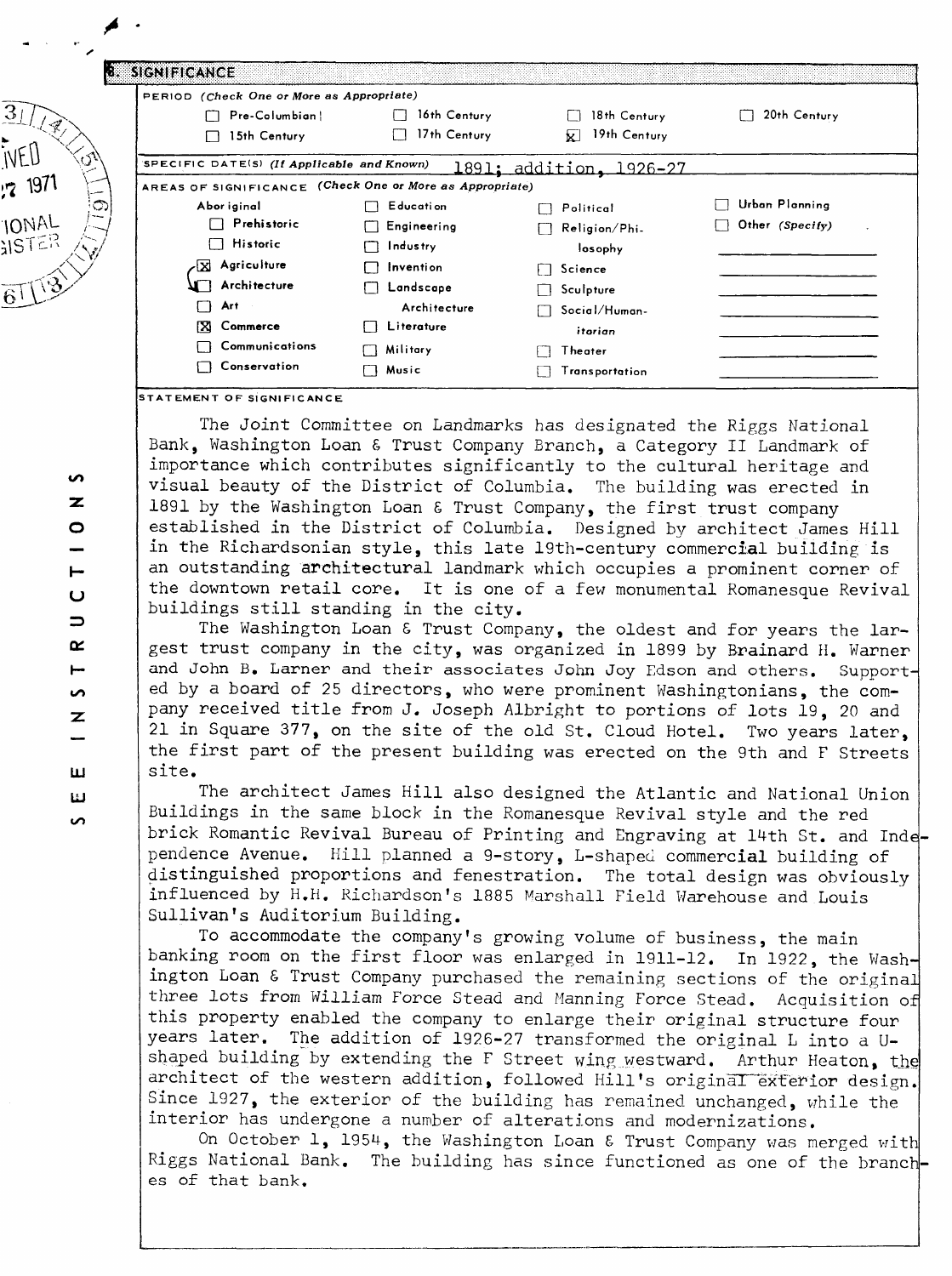### 9. MAJOR BIBLIOGRAPHICAL REFERENCES

**Washington, D.C., Architecture — Market Square, Historic A merican Buildings**  Survey Number 8, Issued Jointly by the Urban Design and Development Corpora**tion and the Historic American Buildings Survey, 1969. "History of Branches in Brief," The Riggs National Bank, Dec. 17, 1954 (duplicated pamphlet).**  Washington Past and Present, a History, John Clagett Proctor, Editor-in-

**Chief New York: Lewis Historical Publishing Company, Inc . 1930.**

## 10. GEOGRAPHICAL DATA

|           |         |                 |              |                                                   | LATITUDE AND LONGITUDE COORDINATES<br>DEFINING A RECTANGLE LOCATING THE PROPERTY |           |  |         |          | LATITUDE AND LONGITUDE COORDINATES<br>DEFINING THE CENTER POINT OF A PROPERTY<br>OF LESS THAN TEN ACRES |         |           |         |
|-----------|---------|-----------------|--------------|---------------------------------------------------|----------------------------------------------------------------------------------|-----------|--|---------|----------|---------------------------------------------------------------------------------------------------------|---------|-----------|---------|
| CORNER    |         | <b>LATITUDE</b> |              |                                                   | <b>LONGITUDE</b>                                                                 |           |  |         | LATITUDE |                                                                                                         |         | LONGITUDE |         |
|           |         |                 |              | Degrees Minutes Seconds   Degrees Minutes Seconds |                                                                                  |           |  | Degrees | Minutes  | Seconds                                                                                                 | Degrees | Minutes   | Seconds |
| <b>NW</b> | ۰       |                 | $\mathbf{r}$ | Ω                                                 |                                                                                  | $\bullet$ |  | 38°     | 53'      | 49.                                                                                                     | 770     | 01        | 28"     |
| NE        | $\circ$ |                 | $\bullet$    | $\circ$                                           |                                                                                  |           |  |         |          |                                                                                                         |         |           |         |
| SE.       | ۰       |                 |              | ۰                                                 |                                                                                  |           |  |         |          |                                                                                                         |         |           |         |
| SW        | ۰       |                 | 22 I         | ۰                                                 |                                                                                  |           |  |         |          |                                                                                                         |         |           |         |

# **APPROXIMATE ACRHA^G%\^kJj^^A^t^ PROPERTY: 14,171 SqU3r6 Feet**

| STATE: | ာ<br>$\lambda$ | COUNTY<br>CODE  | CODE |
|--------|----------------|-----------------|------|
| STATE: | .<br>いい        | CODE<br>COUNTY: | CODE |
| STATE: |                | COUNTY:<br>CODE | CODE |
| STATE: | n<br>ΩT        | CODE<br>COUNTY: | CODE |

#### **NAME AND TITLE:**

|                                                                                                                                                                                                                                                                                                                                |  | Nancy C. Taylor, Landmarks Historian |
|--------------------------------------------------------------------------------------------------------------------------------------------------------------------------------------------------------------------------------------------------------------------------------------------------------------------------------|--|--------------------------------------|
| ORGANIZATION                                                                                                                                                                                                                                                                                                                   |  |                                      |
| $\mathbf{1}$ $\mathbf{N}$ and $\mathbf{1}$ $\mathbf{O}$ and $\mathbf{N}$ $\mathbf{N}$ $\mathbf{N}$ $\mathbf{N}$ $\mathbf{N}$ $\mathbf{N}$ $\mathbf{N}$ $\mathbf{N}$ $\mathbf{N}$ $\mathbf{N}$ $\mathbf{N}$ $\mathbf{N}$ $\mathbf{N}$ $\mathbf{N}$ $\mathbf{N}$ $\mathbf{N}$ $\mathbf{N}$ $\mathbf{N}$ $\mathbf{N}$ $\mathbf{N$ |  |                                      |

#### **National Capital Planning Commission STREET AND NUMBER:**

**726 Jackson Place, N.W.**

| ICITY OR TOWN:                                 | <b>ISTATE</b>                  | CODE |
|------------------------------------------------|--------------------------------|------|
| Washington                                     | District of Columbia           |      |
| <b>12. STATE LIAISON OFFICER CERTIFICATION</b> | NATIONAL REGISTER VERIFICATION |      |
|                                                |                                |      |

**National Register.**

**Late** 

**As the designated State Liaison Officer for the Na tional Historic Preservation Act of 1966 (Public Law 89-665), I hereby nominate this property for inclusion in the National Register and certify that it has been evaluated according to the criteria and procedures set**  forth by the National Park Servide. The recommended level of significance of this nomination is:

# National  $\left(\frac{1}{\sqrt{8}}\right)$  State  $\left(\frac{1}{\sqrt{8}}\right)$  Local Name

**Title Deputy Mayor-Commissioner**

**sate January 21, 1971**

**CONSTRACT CONSTRACT AND CONSTRACT PROPERTY OF A FINITE CONSTRACT CONSTRACT CONSTRACT CONSTRACT PROPERTY AND A FINITE CONSTRACT CONSTRACT CONSTRACT CONSTRACT CONSTRACT CONSTRACT CONSTRACT CONSTRACT CONSTRACT CONSTRACT CONS** 

**I hereby certify that this property is included in the** 

**DATE**

**November** *6* **,1970**

*ff*

|        | Mb                              |  |
|--------|---------------------------------|--|
| Date   |                                 |  |
| ATTEST |                                 |  |
|        |                                 |  |
|        |                                 |  |
|        | Keeper of The National Register |  |

**APR 8 1971** *V*

Ŵ  $\mathbf{C}$  $\overline{a}$ **rn m**

そくこうこく

 $\frac{1}{2}$ 

ァ S  $\overline{\phantom{0}}$  $\mathbf{z}$  $\subset$  $\Omega$  $\rightarrow$ O

> $\mathbf{z}$ **in**